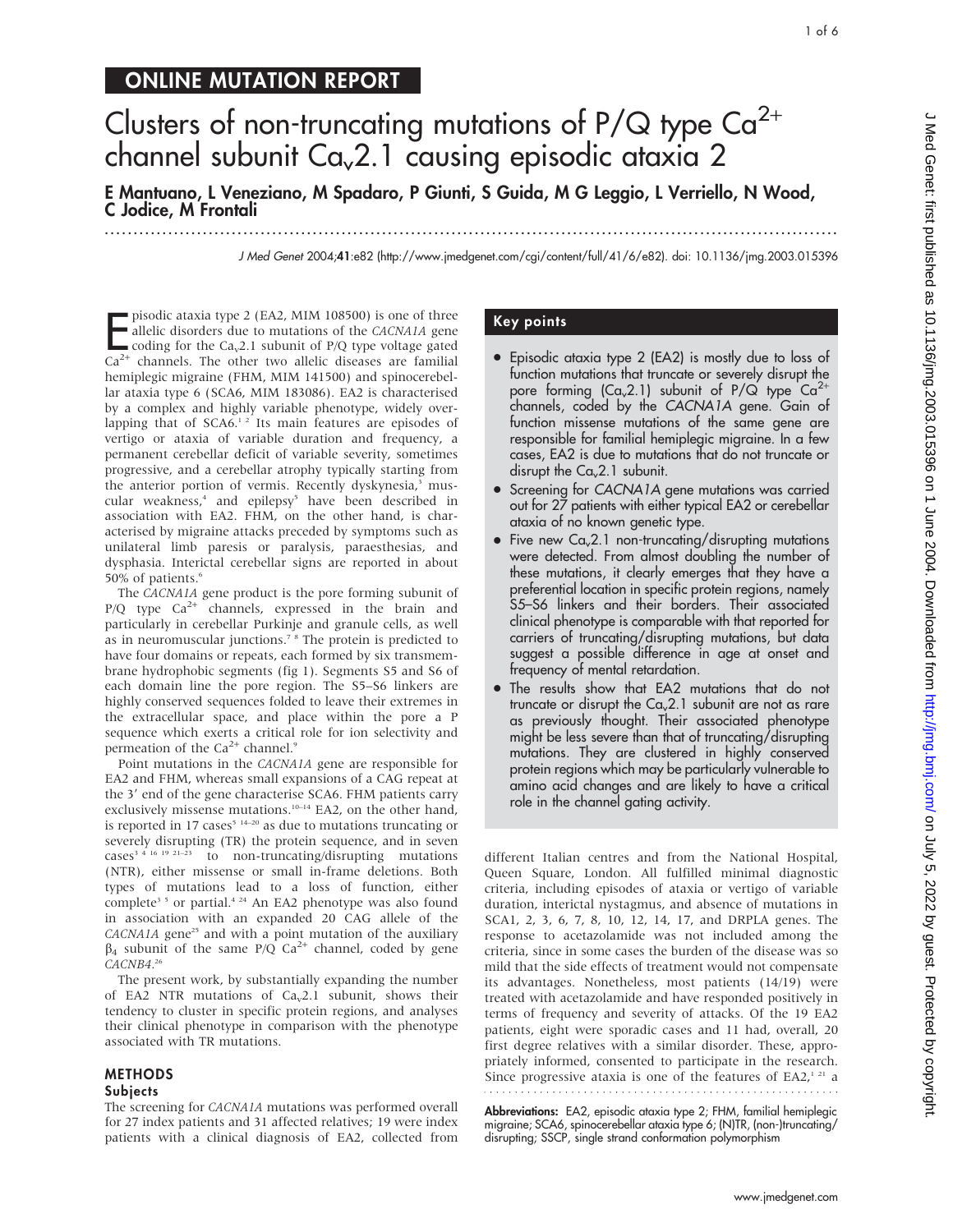further eight index patients were selected from our series of 61 cerebellar ataxia (CA) patients who did not carry SCA 1, 2, 3, 6, 7, 8, 10, 12, 14, 17, or DRPLA mutation. Selection was based on having a predominantly vermian cerebellar atrophy and/or a history of vertigo/ataxia episodes preceding the onset of a permanent ataxia, or of fluctuations of their cerebellar symptoms. Two of the eight CA patients were sporadic cases, and six had 11 first degree relatives with vertigo episodes and nystagmus or permanent ataxia, who consented, after appropriate information, to participate in the research.

#### Mutation screening

Genomic DNA was isolated from peripheral blood leucocytes using standard procedures. All 49 exons of the CACNA1A gene and their intron boundaries were amplified by PCR using 55 primer pairs; 54 of these were previously described: exons 1– 46 and 47 short form, by Ophoff et al<sup>14</sup>; exons 37A, 42, and 47 long form by Jodice et al,<sup>25</sup> and exon 37B by Trettel et al.<sup>27</sup> In addition, a primer pair (31B For 5'-AACACGCCTCCCCAA CTG-3'; 31B Rev 5'-GGAGATGCGTTCACAGTTAATG-3') was designed on the basis of NT\_031915 contig (actually NT 011295), containing the CACNA1A gene, to amplify an alternatively spliced little exon, coding for only two amino acids (NP) and possibly responsible for P or Q specificity of the channel.<sup>28</sup> The 14 CACNB4 gene exons and their boundaries were amplified by PCR using primer pairs previously described for exons  $3, 6, 9, 12, 13<sup>26</sup>$  and newly designed for the other exons (web appendix).

Screening for mutations was performed by single strand conformation polymorphism (SSCP) analysis. Denatured PCR products were electrophoresed on Gene Gel Excel 12.5/ 24 by GenePhor Electrophoresis Unit (Pharmacia Biotech, www. bio-itworld.com). Conformers were revealed by the silver staining method PlusOne (Pharmacia Biotech). PCR products of patients with atypical migrating bands were sequenced by the MWG BIOTECH Sequencing Service (www.mwg-biotech.com), and checked for cosegregation with the disease, whenever affected relatives were available. The presence of the mutations in the general population was tested by SSCP analysis in 65 randomly selected normal subjects.

# RESULTS

#### Mutation analysis

Of the 27 index cases from the two samples (EA2 and CA), none was carrying CACNB4 mutations and six were carriers of CACNA1A mutations (table 1). Four mutations (1, 2, 3, 4)

were found in the EA2 and two (5, 6) in the CA group. Family 1 in table 1 with mutation F1491S was previously reported<sup>3</sup> and will not be further considered, except with regard to the frequency of detected mutations among our patients. All mutations were carried by more than one affected family member, except for index case 8 (R2136C), an adopted person with no traceable parents. All were affecting highly conserved amino acids (fig 2) and none of them was present in 130 random chromosomes. Three of the four missense mutations (table 1) are predicted to induce a drastic change in amino acid characteristics: they lead to exchanges between arginine (R), a large positively charged amino acid, and cysteine (C) or glycine (G), which are small uncharged residues, the first of which possibly is involved in the S–S bond. Only one mutation (V1494I) substituted a highly conserved amino acid with one having a higher molecular weight but similar characteristics. The remaining mutation was an in-frame deletion of two amino acids  $(AMS1488/89)$ as a result of a six nucleotide deletion.

Figure 1 shows the locations of the five mutations and of seven previously reported EA2 NTR mutations. From almost doubling the number of NTR mutations, it clearly emerges that they are preferentially located in the S5–S6 linkers (9/ 12), and particularly of domain I and III (8/12), where they tend to cluster at the extremities and their borders. Except for E1757K, they do not directly affect the P sequence (fig 2) responsible for ion selectivity and permeation into the cell,<sup>29</sup> nor other functionally known sequences, such as the EFhand motif in the extracellular portion of III S5–S6 (fig 2), thought to cooperate with the P sequence in selectively binding  $Ca^{2+}$  ions.<sup>30</sup> They do not affect, either, the residues involved in channel inactivation (not shown in fig 2) in the S5–S6 repeat  $I^{31}$  or the S6 repeat III.<sup>32</sup>

Three mutations are located outside these preferential regions. The first one ( $\Delta$ Y1594;A1593D) in IV-S1 is associated with a very mild episodic phenotype without permanent signs.<sup>16</sup> The second one (R1662H), without description of the associated phenotype, is located in IV-S4.<sup>23</sup> The last one (R2136C), carried by one of our EA2 patients with a typical EA2 phenotype, was located in the COOH tail upstream of the polyglutamine repeat.

#### Clinical features

The main clinical features of the 11 patients carrying the mutations identified in the present study are shown in table 2. Their clinical picture was compared with that described for carriers of TR mutations in several studies (table 3). No statistical comparison, however, was attempted,

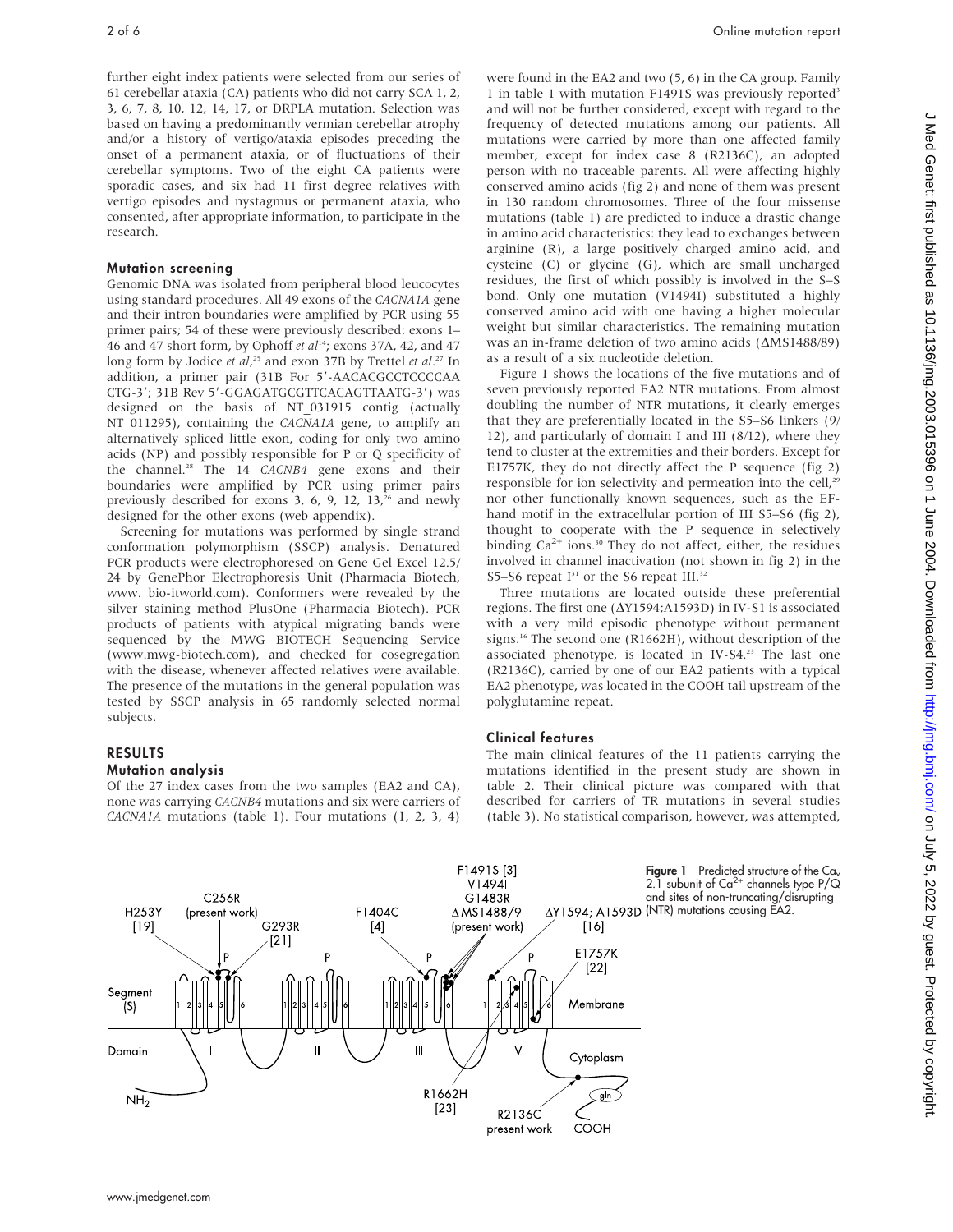$\mathbf I$ 

HUMCav2.1 MGKFHTTCFEEGTDDIQGESP---APCGTEEPARTCPNGTKCQPY-------WEGPNNGITQFDNILFAVLTVFQCITMEGWTDLLYNSNDASGNTW MOUCav2.1 MGKFHTTCFEEGTDDIQGESP---APCGTEEPARTCPNGTKCQPY-------WEGPNNGITQFDNILFAVLTVFQCITMEGWTDLLYNSNDASGNTW RABCav2.1 MGKFHTTCFEEGTDDIQGESP---APCGTEEPARTCPNGTRCQPY-------WEGPNNGITQFDNILFAVLTVFQCITMEGWTDLLYNSNDASGNTW DROCav2.1 SGALHKTCYSLEDPNKLVKEGESETPCNTDNILEKATGSFVCNNTTSMCLEKWEGPNSGITSFDNIGFAMLTVFQCITMEGWTAILYWTNDALGSAF HUMCav2.2 MGKFHKACFPN-STDAEPVGD---FPCGKEAPARLCEGDTECREY-------WPGPNFGITNFDNILFAILTVFQCITMEGWTDILYNTNDAAGNTW HUMCav2.3 SGKLHRACFMNNSGILEGFDPP--HPCGVQG----CPAGYECKD--------WIGPNDGITQFDNILFAVLTVFQCITMEGWTTVLYNTNDALGATW

II

GGQFNFDEGTPPTNFDTFPAAIMTVFQILTGEDWNEVMYDGIKSQGGVQGGMV GGQFNFDEGTPPTNFDTFPAAIMTVFQILRGEDWNEVMYDGIKSQGGVQGGMV GGQFNFDEGTPPTNFDTFPAAIMTVFQILTGEDWNEVMYDGIKSQGGVQGGMV GGQFNLPGGTPETNFNTFPIALLTVFQILTGEDWNEVMYQGIISQGGAQKGMI GGQFNFQDETPTTNFDTFPAAILTVFQILTGEDWNAVMYHGIESQGGVSKGMF GGRFNFNDGTPSANFDTFPAAIITVFQILTGEDWNEVMYNGIRSQGGVSSGMW

III

KGKFFHCTDESKEF**EKDCRGKYLLYE**KNEVKARD--REWKKYEFHYDNVLWAL**LTLFTVSTAEGWPQ**VLKHSVDATFENQGPSP**G**YRME-**MS**IFYV**V** KGKFFHCTDESKEFERDCRGKYFLYEKNEVKARD--REWKKYEFHYDNVLWALLTLFTVSTGEGWPQVLKHSVDATFENQGPSPGYRME-MSIFYVV KGKFFHCTDESKEFERDCRGKYFLYEKNEVKARD--REWKKYEFHYDNVLWALLTLFTVSTGEGWPQVLKHSVDATFENQGPSPGYRME-MSIFYVV NGKFFYCTDESKHTSAECQGSYFKYEEDELLPKQELRVWKPRAFHYDNVAAAMLTLFAVQTGEGWPQVLQHSMAATYEDRGPIQNFRIE-MSIFYIV KGKFFYCTDESKELERDCRGQYLDYEKEEVEAQP--RQWKKYDFHYDNVLWALLTLFTVSTGEGWPMVLKHSVDATYEEQGPSPGYRME-LSIFYVV KGKFFYCTDSSKDTEKECIGNYVDHEKNKMEVKG--REWKRHEFHYDNIIWALLTLFTVSTGEGWPQVLQHSVDVTEEDRGPSRSNRME-MSIFYVV **TV** 

> GNIGIDVEDEDSDEDEFQITEHNNFRTFFQALMLLGRSATGEAWHNIMLSCLSGKPCDKNSGILT-----RECGNEFA GNIGIDGEDEDSDEDEFQITEHNNFRTFFQALMLLFRSATGEAWHNIMLSCLSGKPCDKNSGILT-----ADCGNEFA GNIGIDMEDEDSDEDEFOITEHNNFRTFFOALMLLFRSATGEAWHNIMLSCLSGKPCDKNSGILT-----PECGNEFA GNIKLG-------TVENSITRHNNFQSFIQGVMLLFRCATGEAWPNIMLACLKGKACDDDAEKAPG----EYCGSTLA GNIALD--------DDTSINRHNNFRTFLQALMLLFRSATGEAWHEIMLSCLSNQACDEQANAT-------ECGSDFA GNIKLD--------EESHINRHNNFRSFFGSLMLLFRSATGEAWQEIMLSCLGEKGCEPDTTAPSGQNENERFGTDLA

Figure 2 Sequence (in single letter code) of the four S5–S6 linkers of human Cav 2.1 and their alignment with the same segments of other species and of other human Ca<sup>2+</sup> channels. P-sequences with ion permeation and selectivity function<sup>29 40</sup> are in bold type. EF-hand-motif in repeat III<sup>30</sup> is in bold italic type. The residues mutated in EA2 patients are in bold type, enlarged and underlined. Mice mutations tg and rkr are in bold type, enlarged and underlined for the mouse sequence only. The sequences of domain III include also the initial seven residues of the S6 region. Sequences are from Swissprot Database: Human (HUM) Ca<sub>v</sub> 2.1 ID O00555, Mouse (MOU) Ca<sub>v</sub> 2.1 ID P97445, Rabbit (RAB) Ca<sub>v</sub> 2.1 ID P27884, Drosophila (DRO) Ca<sub>v</sub> 2.1 ID P91645, Human (HUM) Ca., 2.2 ID Q00975, Human Ca., 2.3 ID Q15878.

since data from different studies might be collected and reported according to differing methods and criteria. The comparison will, therefore, provide only a very rough indication of the overall clinical picture.

Tables 2 and 3 show that the age at onset of our patients was on average at 17 years (95% confidence interval from 12 to 22). This is very similar to the mean (16 years) of 11 previously reported NTR patients<sup>3 4 19 21 22</sup> and higher than that in the TR group (mean  $= 9$ ). In addition, the data confirmed that vertigo/ataxia episodes are not always present in EA2 patients, and the rate of patients without episodes was similar in the two groups. Three of our patients (5 mother, 6-proband, and 6-father), all from families not originally diagnosed as EA2, reported no episodes. Two of them experienced, however, paroxistic exacerbations of an otherwise slowly progressive ataxia. The type and frequency

| Family         |                | <b>DNA</b>  |                | Protein |                   |                                      |  |
|----------------|----------------|-------------|----------------|---------|-------------------|--------------------------------------|--|
| ID             | n              | Nucleotide* | Change         | Exon    | Change            | Domain                               |  |
| 4              | 3              | 1041        | TGC-CGC        | 5       | C <sub>256R</sub> | $1$ S <sub>5</sub> -S <sub>6</sub>   |  |
| 5              | $\overline{2}$ | <b>4722</b> | GGG-AGG        | 28      | G1483R            | $III$ S <sub>5</sub> -S <sub>6</sub> |  |
| 3              | $\overline{2}$ | 4739-44     | <b>AGTCCAT</b> | 28      | AMS1488/9 III S6  |                                      |  |
| 1 <sub>†</sub> | $\overline{2}$ | 4747        | TTC-TCC        | 28      | F1491S            | III S6                               |  |
| 6              | 3              | 47.55       | GTC-ATC        | 28      | V1494I            | $III$ S6                             |  |
| $\mathcal{P}$  | 1              | 6681        | CGC-TGC        | 4.5     | R2136C            | COOH-ter                             |  |

of symptoms during the episodes are comparable in the two groups of patients. Headache, including migraine, was a fairly common feature in both groups. Migraine, according to international diagnostic criteria,<sup>6</sup> was present in four of our patients, only occasionally coinciding with vertigo/ataxia episodes. Accurate interviews with these patients allowed us to exclude any aura in three patients, and the fourth reported a visual aura (flickering lights) without limb weakness or paralysis, paraesthesias, or dysphasia. Acetazolamide treatment was tried consistently in only five cases from the group with an original diagnosis of EA2. A positive response to acetazolamide, in terms of decrease of episode duration and frequency, was obtained whenever tried. The treatment was slightly more efficient in our patients than in carriers of TR mutations, but the sample sizes were too small to provide a meaningful indication.

Mild to severe interictal ataxia was present in a high percentage of patients in both groups. Nystagmus was observed in all of our patients, as expected, being one of the diagnostic criteria. It was most frequently horizontally beating on lateral gaze, but vertical or rotatory nystagmus was observed in 2/11 patients, and in 4/11 it was in all directions of gaze. Cerebellar atrophy at MRI was more frequent in our patients compared with the TR group. This difference, however, might be due to the small sample sizes and/or to the inclusion in our group of CA patients, obviously affected by cerebellar atrophy.

The frequency of the extracerebellar signs (tables 2 and 3) was similar in the two groups of patients, but the type was different. Mental retardation and/or learning difficulty is the most frequent sign among TR carriers, but only one of our patients showed a cognitive deficit (proband 2), and none of the NTR carriers who were previously reported with a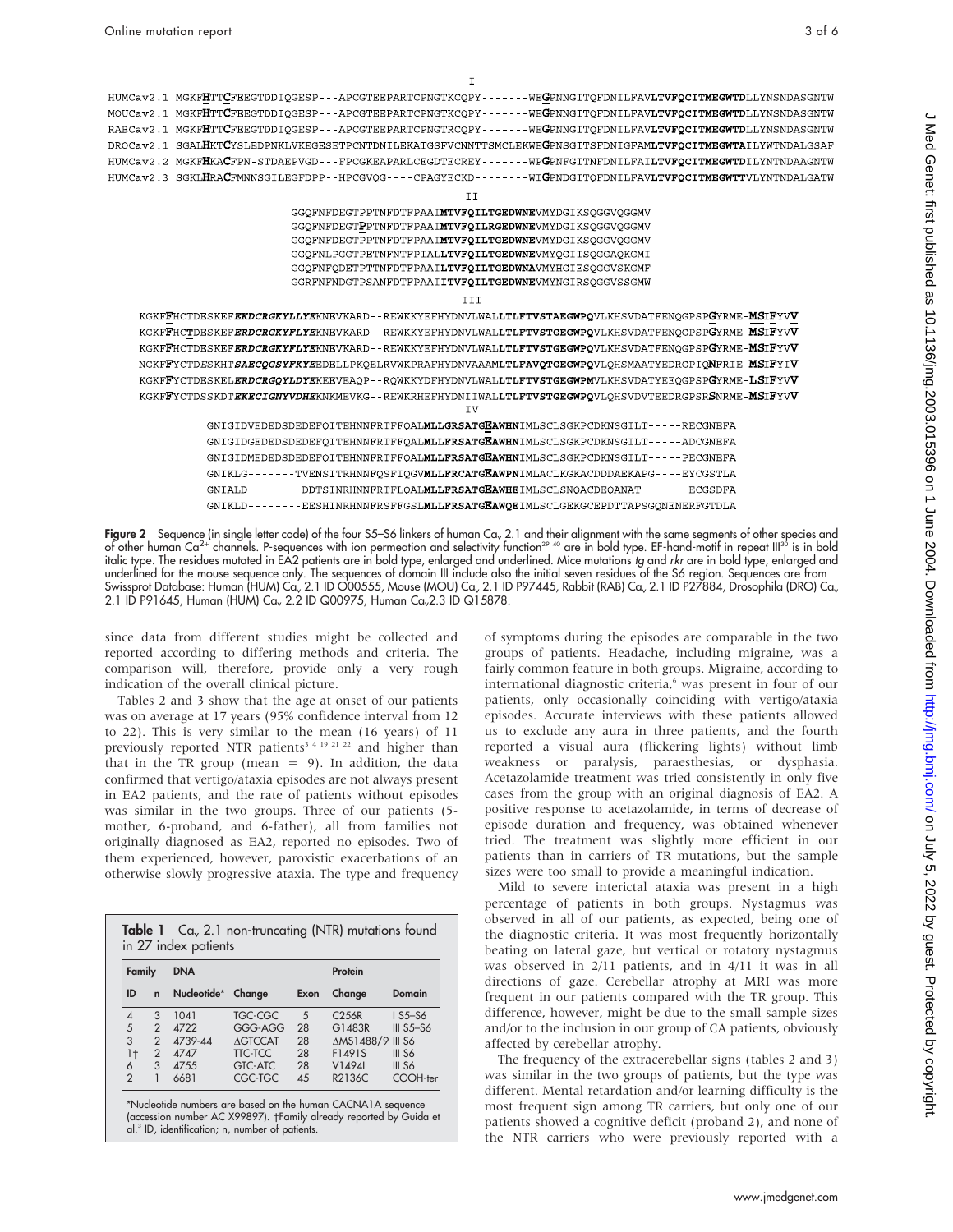| <b>Clinical feature</b>                 | #2<br>proband | #3<br>proband            | #3<br>mother | #4<br>proband            | #4<br>son                | #4<br>son                | #5<br>proband | #5<br>son                | #6<br>proband | #6<br>father             | #6<br>brother                   |
|-----------------------------------------|---------------|--------------------------|--------------|--------------------------|--------------------------|--------------------------|---------------|--------------------------|---------------|--------------------------|---------------------------------|
| Age (years)                             | 54            | 32                       | 64           | 49                       | 17                       | 13                       | 57            | 28                       | 34            | 60                       | 38                              |
| Age at onset (years)<br><b>Symptoms</b> | 25            | 8                        | 15           | 10                       | 10                       | 10                       | 24            | 22                       | 28            | $\overline{\phantom{0}}$ | 20                              |
| Episodic                                | $+$           | $^+$                     | $^{+}$       | $^{+}$                   | $+$                      | $^{+}$                   | fluctuats     | $^{+}$                   | fluctuats     | $\qquad \qquad -$        | $^{+}$                          |
| Frequency                               | monthly       | weekly                   | monthly      | weekly                   | weekly                   | weekly                   | monthly       | yearly                   | monthly       | $\overline{\phantom{m}}$ | variable                        |
| Duration                                | mins//hrs     | hrs                      | mins/hrs     | hrs                      | hrs                      | hrs                      | hrs/days      | secs/mins                | hrs/days      | $\qquad \qquad -$        | mins                            |
| Ataxia                                  | $^{+}$        | $^{+}$                   |              | $^{+}$                   | $^{+}$                   | $^{+}$                   |               |                          |               |                          |                                 |
| Dysarthria                              | $^{+}$        | $^{+}$                   |              | $^{+}$                   | $^{+}$                   | $^{+}$                   |               |                          |               |                          |                                 |
| Vertigo                                 | $^{+}$        | $^{+}$                   | $^{+}$       |                          | $\overline{\phantom{0}}$ |                          |               | $^{+}$                   |               |                          | $^{+}$                          |
| Nausea/vomiting                         | $^{+}$        |                          |              | $^{+}$                   | $+$                      | $^{+}$                   |               |                          |               |                          |                                 |
| Oscillopsia                             |               |                          |              | $^{+}$                   | $+$                      | $^{+}$                   |               |                          |               | -                        |                                 |
| Headache                                |               |                          |              |                          | $\overline{\phantom{0}}$ |                          |               | $^{+}$                   |               |                          |                                 |
| Migraine                                | $+$           |                          |              |                          | $\overline{\phantom{0}}$ | $\overline{\phantom{0}}$ | $^{+}$        | $\overline{\phantom{0}}$ | $^{+}$        | $\overline{\phantom{0}}$ | $^{+}$                          |
| Aura                                    |               |                          |              | $\overline{\phantom{0}}$ | $\overline{\phantom{0}}$ |                          | auditory      |                          |               |                          |                                 |
| Interictal cerebellar                   |               |                          |              |                          |                          |                          |               |                          |               |                          |                                 |
| Ataxia                                  | mild          | mild                     | mild         | mild                     | $\overline{\phantom{0}}$ | mild                     | severe        | $\overline{\phantom{0}}$ | severe        | mild                     | $\overline{\phantom{m}}$        |
| Dysarthria                              |               |                          |              | mild                     |                          | $-$                      | mild          |                          | mild          |                          |                                 |
| Dysmetria                               |               |                          |              |                          | $\overline{\phantom{0}}$ |                          | mild          |                          | severe        | mild                     |                                 |
| Adiadochokinesia                        |               |                          |              |                          |                          | $\overline{\phantom{0}}$ | mild          |                          | mild          | mild                     | $\hspace{0.1mm}-\hspace{0.1mm}$ |
| Nystagmus                               | $^{+}$        | $^{+}$                   | $^{+}$       | $^{+}$                   | $^{+}$                   | $^{+}$                   | $^{+}$        | $^{+}$                   | $^{+}$        | $^{+}$                   | $^{+}$                          |
| V atrophy                               | $^{+}$        | $^{+}$                   | $^{+}$       | $^{+}$                   | NT                       | NT                       | $^{+}$        | NT                       | $^{+}$        | NT                       | <b>NT</b>                       |
| H atrophy                               | $+$           |                          |              | $^{+}$                   | NT                       | NT                       |               | NT                       | $^{+}$        | NT                       | NT                              |
| Extracerebellar                         | $+$           | $\overline{\phantom{0}}$ |              |                          | $\qquad \qquad -$        | $\overline{\phantom{m}}$ | $^{+}$        | $\qquad \qquad -$        | $^{+}$        | $\qquad \qquad -$        | $\qquad \qquad -$               |
| Acetazolamide                           | $+$           | $^{+}$                   | NT           | $^{+}$                   | $^{+}$                   | $^{+}$                   | NT            | NT                       | NT            | NT                       | NT                              |
| response                                |               |                          |              |                          |                          |                          |               |                          |               |                          |                                 |
| <b>Mutation</b>                         | R2136C        | $\triangle MS$ 1488/9    | ∆MS 1488/9   | C256R                    | C256R                    | <b>C256R</b>             | G1483R        | G1483R                   | V1494I        | V1494                    | V1494                           |

detailed clinical phenotype<sup>3 4 19 21 22</sup> showed a cognitive deficit. Proband 2 presented with a presenile mild dementia and cortical-subcortical brain atrophy. Since she underwent a thyroidectomy in the past, the cognitive deficit could be related to hypothyroidism resulting from loose compliance or imperfect control of the replacement therapy.<sup>35 36</sup> The other two patients of the NTR group with extracerebellar signs had a sensorineural hypoacusia and a labyrinth areflectivity in one case (fam 5-proband), and a complex ataxo-spastic disorder in the other (fam 6-proband). The deafness of the former patient was of cochlear origin, suggesting the coexistence of Ménière's syndrome (MIM 156000)<sup>33</sup> or non-syndromic deafness with vestibular dysfunction<sup>34</sup> (DFNA9, MIM 601369) which, however, could not account for the patient's cerebellar features. Fam 6-proband presented with an ataxo-spastic clinical picture with exacerbations of her feeling of imbalance. The proband had inherited the ataxo-spatic disease from the mother, presenting with the same picture but without exacerbations, and the EA2 mutation from the father, who showed mild EA2 signs, as did the proband's brother. The mild EA2, paternally inherited phenotype in the proband was probably obscured by the maternally inherited disorder, except for the fluctuations of the cerebellar symptoms.

Table 3 Frequency of main clinical features in carriers of  $Ca<sub>x</sub>2.1$  truncating/disrupting (TR) mutations reported in the literature, and comparison with those found in carriers of non-truncating/disrupting (NTR) mutations in the present work

|                       | Patients with Ca <sub>v</sub> 2.1 mutations |                      |                          |                  |                   |                   |                   |                    |                |                    |     |
|-----------------------|---------------------------------------------|----------------------|--------------------------|------------------|-------------------|-------------------|-------------------|--------------------|----------------|--------------------|-----|
|                       | <b>TR</b>                                   |                      |                          |                  |                   |                   |                   |                    | <b>NTR</b>     |                    |     |
| <b>Features</b>       | Ref <sup>15</sup>                           | $Ref16$ <sup>+</sup> | Ref <sup>17</sup>        | $\mathbf{Ref}^5$ | Ref <sup>18</sup> | Ref <sup>19</sup> | Ref <sup>20</sup> | Total <sup>+</sup> | %              | Our study          | %   |
| Patients (number)     |                                             | 20                   | 15                       |                  | $\overline{2}$    | 3                 |                   | 43                 |                | 11                 |     |
| Families (number)     |                                             | 6                    |                          |                  | $\overline{2}$    | 3                 |                   | 15                 |                | 5                  |     |
| Age*                  | 38                                          | 40                   | 36                       | 2                | 36                | 31                | 41                | 38                 |                | $41 \pm 3$         |     |
| Age at onset (range)* | 1(1)                                        | $10(2-19)$           | $10(8-15)$               | 8(8)             | 1.5(1.5)          | $3.5(2-5)$        | 10 <sup>°</sup>   | $9(1-19)$          |                | $17 \pm 2(8 - 28)$ |     |
| Episodes              | 1/1                                         | 16/20                | ?                        | 1/1              | 2/2               | 3/3               | 1/1               | 24/28              | 0.8            | 8/11               | 0.7 |
| ataxia                | 1/1                                         | 13/20                |                          | 1/1              | 2/2               | 3/3               | 1/1               | 21/28              | 0.7            | 5/11               | 0.5 |
| <b>NV</b>             | 1/1                                         | $9 - 10/20$          | ?                        | 0/1              | 1/2               | 2/3               | 1/1               | $14 - 15/280.5$    |                | 4/11               | 0.4 |
| Vertigo               | 0/1                                         | $7 - 8/20$           | $\overline{\phantom{a}}$ | 0/1              | 2/2               | 1/3               | 0/1               | $10 - 11/280.4$    |                | 5/11               | 0.5 |
| VA <sub>‡</sub>       | 0/1                                         | 4/20                 | $\overline{\phantom{a}}$ | 1/1              | 2/2               | 1/3               | 0/1               | 8/28               | 0.3            | 3/11               | 0.3 |
| Headache              | 0/1                                         | $6 - 7/20$           | 11/15                    | 1/1              | 2/2               | 1/3               | 0/1               | $21 - 22 / 43 0.5$ |                | 5/11               | 0.5 |
| Dysarthria            | 1/1                                         | $8 - 9/20$           | 2                        | 0/1              | 1/2               | 0/3               | 0/1               | $10 - 11/280.4$    |                | 5/11               | 0.5 |
| Response to           | 1/1                                         | ?                    | 7/8                      | NT               | 1/2               | 2/3               | 1/1               | 12/15              | 0.8            | 5/5                | 1.0 |
| acetazolamide         |                                             |                      |                          |                  |                   |                   |                   |                    |                |                    |     |
| Interictal signs      |                                             |                      |                          |                  |                   |                   |                   |                    |                |                    |     |
| Cerebellar ataxia     | 1/1                                         | 12/19                | 10/14                    | 1/1              | 1/2               | 2/3               | 0/1               | 27/41              | $\overline{7}$ | 8/11               | 0.7 |
| Nystagmus             | 1/1                                         | 13/19                | 13/15                    | 1/1              | 2/2               | 2/3               | 1/1               | 33/42              | 0.8            | 11/11              | 1.0 |
| Atrophy at MRI        | 0/1                                         | 2/4                  | 3/3                      | 0/1              | $\overline{?}$    | ?                 | 0/1               | 5/10               | 0.5            | 6/6                | 1.0 |
| Extracerebellar       | 0/1                                         | 10/20                | 0/15                     | 1/1              | 0/2               | 1/3               | 0/1               | 12/43              | 0.3            | 3/11               | 0.3 |
| Cognitive             | 0/1                                         | 9/20                 | 0/15                     | 1/1              | 0/2               | 1/3               | 0/1               | 11/43              | 0.3            | 1/11               | .1  |

Only studies with a detailed description of the clinical phenotype were taken into consideration. \*Mean $\pm$ SE in years; †the exact number of patients showing a specific symptom could not always be reconstructed, this particularly referring to one patient and the frequency with and without him/her is reported; ‡VA, visual anomalies include oscillopsia, blurred vision, dyplopia; NT, not tested; ?, data not reported; NV, nausea and vomiting.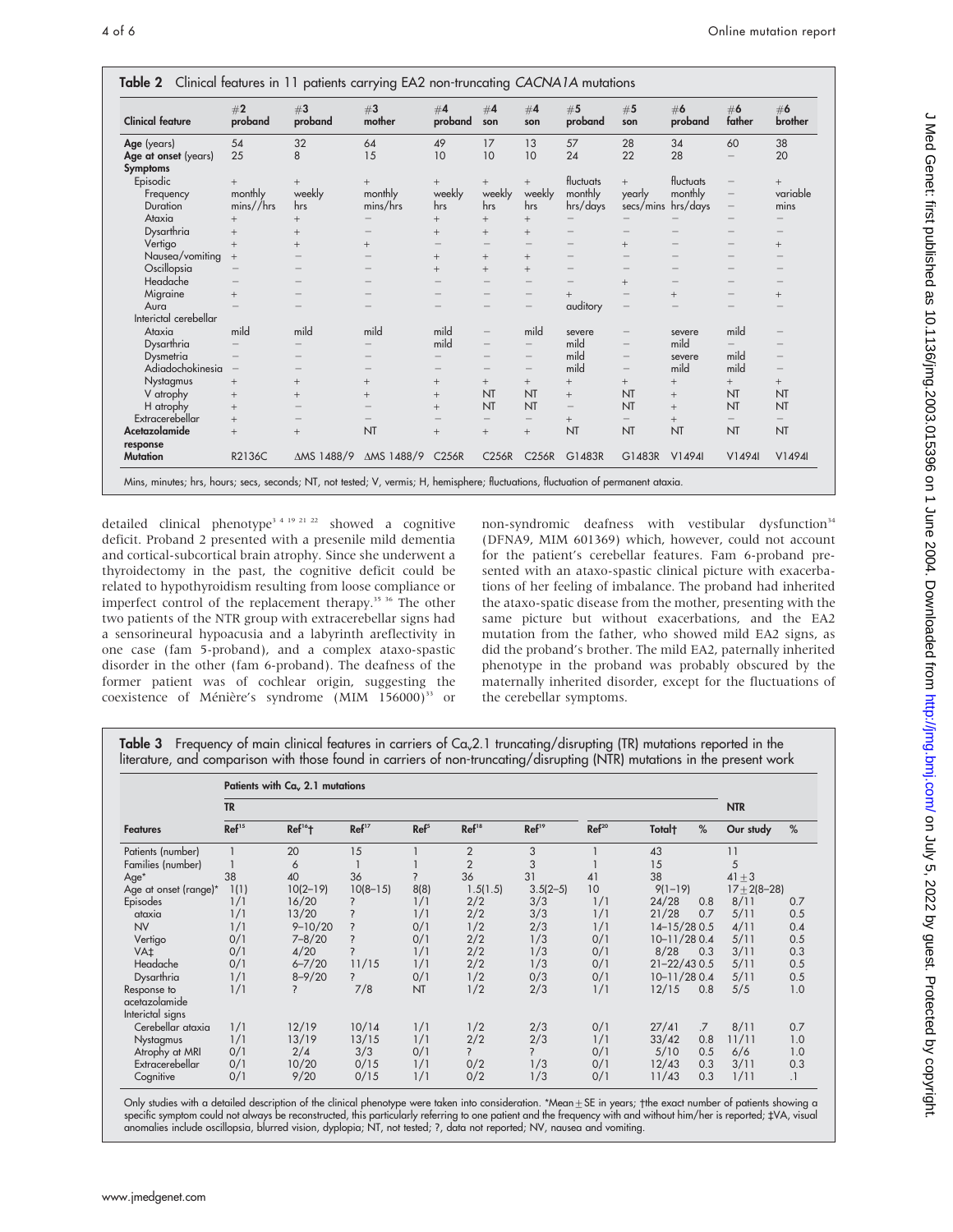#### **DISCUSSION**

A screening for CACNA1A and CACNB4 mutations was performed in two groups of index patients, one with EA2 and the other with CA of unknown genetic type. Mutations were found only in the CACNA1A gene: overall, six mutations, all of NTR type, were found in 27 index patients (one mutation of this group of patients was already reported by Guida et al<sup>3</sup>). Such a low detection rate has already been reported in EA2 studies<sup>14</sup> and might be due either to genetic heterogeneity, or to phenocopies, or to mutations in the still unexplored portions of the CACNA1A gene, such as the expression regulatory regions.

The main cerebellar features, both paroxystic and interictal, in 11 carriers of these NTR mutations were comparable with those previously reported in EA2 patients with TR mutations. The comparison, however, suggests that the former might have an earlier onset and a more frequent cognitive deficit than the latter. The differences are maintained also when the previously reported NTR patients<sup>3 4 19 21 22</sup> are considered. At present, however, these are just indications of possible trends differentiating the two phenotypes, which must be confirmed by more accurate and systematic assessments in a much larger patient population.

The present and previous EA2 NTR mutations appear to be located at preferential sites of  $Ca<sub>v</sub>2.1$  protein, since most of them cluster at the S5–S6 linkers and their borders, outside the sequences with a known specific function. When compared with FHM missense mutations, which are widely scattered along S4, S5, S6, and their linkers in all 4 domains, this appears to be a quite distinct feature of EA2 mutations. Only two FHM mutations are in S5–S6 linkers, and are in the selectivity filter sequence: T666M in domain II, associated with an ataxic phenotype,<sup>12</sup> and V1457L in domain III, with no details of the associated clinical picture.<sup>11</sup> Furthermore, it should be noted that two out of three NTR CACNA1A mutations carried by ataxic mice, tottering  $(tg)$  and rocker (rkr), have a location similar to that of human NTR mutations, namely  $tg$  in S5–S6 linker of the II repeat<sup>37</sup> and *rkr* in S5–6 linker of the III repeat<sup>38</sup> (fig 2).

Of the three EA2 mutations located outside the preferential areas, one (R2136C, identified in the present study) is in the COOH tail upstream of the polyglutamine repeat. It is noteworthy that a nearby mutation was detected in a patient with a cerebellar deficit (P Giunti, unpublished data), possibly indicating the site of a further cluster. The R2136C mutation does not affect the binding sites for calmodulin and auxiliary  $\beta$  subunits present in this protein region.<sup>28</sup> It might, however, affect the state dependent mobility of the COOH tail—that is, its ability to cooperate in channel activity by conformational changes,<sup>39</sup> particularly in inactivation gating.32 The change from arginine to cysteine, probably involved in S-S bonds, could limit the conformational mobility of the C-terminus of the protein.

Four of the previously reported NTR mutations have been functionally tested, and all were predicted to induce a loss of channel function. F1491S was shown by Guida et al<sup>3</sup> to completely abolish the ion flux into HEK 293 cells, and in the study by Jen et  $al<sup>4</sup>$  F1406C appeared to decrease the current density, leaving a small influx of divalent ions in COS7 cells. G293R was shown to shift the current voltage relationship toward more positive potentials and enhance inactivation in Xenopus oocytes, as did mutation  $\Delta$ Y1594;A1593D.<sup>24</sup> Although no functional data are yet available for the remaining mutations, their position in specific protein regions strongly supports their functional relevance. It appears highly unlikely that functionally irrelevant mutations, associated with the same phenotype, will be found in clusters that include mutations known to alter the channel function.

Recently, Jiang et  $al^{41}$  proposed a new model, based on a protein structure analysis, of how membrane voltage gates the pore in  $K^+$  channels. According to the model, the membrane depolarisation induces S3 and S4 segments to move within the membrane, from a position almost perpendicular to the pore and near the intracellular surface, to a position parallel to the pore near the extracellular surface. The displacement of S4 opens the channel by pulling S5 and S6 away from the axis of the pore. Should this model hold also for  $Ca^{2+}$  channels, considering that voltage gated channels share a common structure, this would imply that S5–S6 linkers might have a highly relevant role in transmitting the correct gating movement from S5 to S6. Mutations in the S5–S6 regions, hence, could interfere with channel gating activity.

In conclusion, the present results show that EA2 NTR mutations are not as exceptional as previously thought. Their associated phenotype is likely to differ from that of TR mutations by delaying age at onset and preventing cognitive deficit. Their large majority clusters in at least two main protein regions, providing indirect evidence of their functional relevance and indicating that these mutational hot spots deserve a deeper analysis of their role in the channel activity.

#### Authors' affiliations .....................

E Mantuano, L Veneziano, S Guida, M Frontali, Institute of Neurobiology and Molecular Medicine, CNR, Rome, Italy M Spadaro, Department of Neurological Sciences, La Sapienza

University, Rome, Italy

M G Leggio, Department of Psychology, La Sapienza University and IRCCS Fondazione Santa Lucia, Rome, Italy

C Jodice, Department of Biology, Tor Vergata University, Rome, Italy L Verriello, Clinica Neurologica, DPMSC Udine University, Udine, Italy P Giunti, N Wood, Institute of Neurology, University College, London, UK

This study was supported by MIUR (Italian Ministry of University and Scientific Research)-PS-FISR (Neurobiotecnologie di Base e Applicate), MIUR-FIRB (RBNE01XMP4\_008) to MF, and Regione Calabria (contract n˚ 6378).

Conflicts of interest: none declared

Correspondence to: Dr M Frontali, INeMM-CNR, Via Fosso del Cavaliere, 00044 Frascati Rome, Italy; Marina.Frontali@ims.rm.cnr.it

### **REFERENCES**

- 1 Frontali M. Spinocerebellar ataxia type 6: channelopathy or glutamine repeat disorder? Brain Res Bull 2001;56:227–31.
- 2 Mantuano E, Veneziano L, Jodice C, Frontali M. Spinocerebellar ataxia type 6 and episodic ataxia type 2: differences and similarities between two allelic disorders. Cytogenet Genome Res 2003;100:147–53.
- Guida S, Trettel F, Pagnutti S, Mantuano E, Tottene A, Veneziano L, Fellin T, Spadaro M, Stauderman KA, Williams ME, Volsen S, Ophoff RA, Frants RR, Jodice C, Frontali M, Pietrobon D. Complete loss of P/Q calcium channel activity caused by a CACNA1A missense mutation carried by episodic ataxia type 2 patients. Am J Hum Genet 2001;68:759–64.
- 4 Jen J, Wan J, Graves M, Yu H, Mock AF, Coulin CJ, Kim G, Yue Q, Papazian DM, Baloh RW. Loss-of-function EA2 mutations are associated with
- impaired neuromuscular transmission. Neurology 2001;57:1843–8. 5 Jouvenceau A, Eunson LH, Spauschus A, Ramesh V, Zuberi SM, Kullmann DM, Hanna MG. Human epilepsy associated with dysfunction of the brain P/Qtype calcium channel. Lancet 2001;358:801–7.
- 6 The International Classification of Headache Disorders. Cephalalgia 2004;24:28–9.
- 7 **Volsen SG**, Day NC, McCormack AL, Smith W, Craig PJ, Beattie R, Ince PG, Shav PJ, Ellis SB, Gillespie A, Harpold MM, Lodge D. The expression of neuronal voltage-dependent calcium channels in human cerebellum. *Mol* Brai
- 8 Westenbroek RE, Sakurai T, Elliott EM, Hell JW, Starr TV, Snutch TP, Catterall WA. Immunochemical identification and subcellular distribution of the alpha 1A subunits of brain calcium channels. J Neurosci 1995;15:6403–18.
- 9 Armstrong CM, Hille B. Voltage-gated ion channels and electrical excitability. Neuron 1998;20:371–80.
- 10 Battistini S, Stenirri S, Piatti M, Gelfi C, Righetti PG, Rocchi MD, Giannini F, Battistini N, Guazzi GC, Ferrari M, Carrera P. A new CACNA1A gene